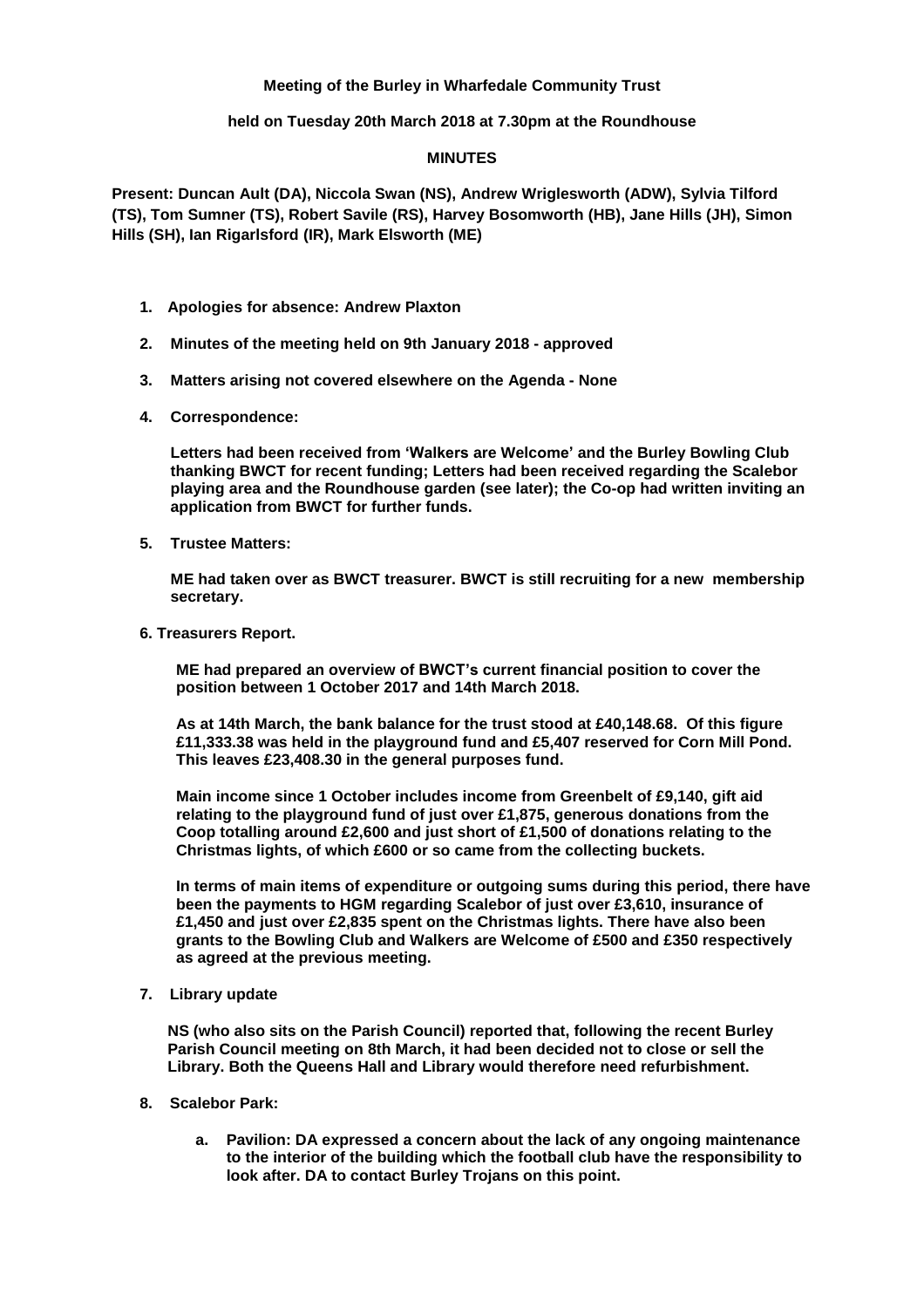- **b. Grounds and Pitches: DA confirmed that there had been a written complaint about the general state of the grounds and their overuse by the football club during the current period of ongoing bad weather. The playing surfaces which have drainage are in fact in reasonable condition, but the non-playing surfaces which are undrained are in a poor condition. DA will also remind the football club that the residents pay for the upkeep and maintenance of the grounds as whole and not to use the undrained areas for practise. As usual, £5,500 is shortly to be spent on slitting and sanding, with half of this cost being borne by the football club and half by BWCT, with the work to be done by mid April. The pitches should be useable by the Cricket Club a week or so later.**
- **c. Greenbelt and woodland: BWCT have quoted for a continuation of the maintenance contract for this year and this should be decided by end of March. A longer term contract will be proposed starting from next year.**

# **9. Burley Playground update**

 **Rachael Robinson of the playground committee attended this part of the meeting. The discussion with Burley Parish Council continues regarding the most appropriate location for the zip wire. BPC, for reasons relating to available space at the Park, would currently support only a much shorter zip-wire within the current playground at a cost of just under £10,000. This would significantly reduce the practical use of the equipment especially by older children. The view was expressed that a fully usable 20 metre zip-wire is best located with other facilities at the centre of the village i.e. Grange Park rather than the recreation ground, which is, relatively speaking, a more remote location and less easy to supervise.**

 **It was suggested that the discussion with BPC needs to continue and that there should be a site visit to Burley Park with members of the BPC to see if a way forward could be found. In the meantime it was agreed by the trustees that the playground funds should be retained.**

 **A small stone mill wheel is to be installed to celebrate the 2017 opening of the new playground facility.**

**10. Marketing:**

 **IR is to step down as chair of the subcommittee due to his other commitments, but confirmed he is still happy to serve as part of the committee. It was agreed that NS would take over the role of chair. HB will also continue on the committee.**

**11 Membership**

**It was confirmed that current membership stands at 772 as compared to 802 last year. 145 of last year's members have not renewed. DA is to circulate a list of these non renewals to the trustees to see if it is appropriate for any of these to be pursued.**

**12 Burley website and forum**

**HB confirmed that usage/hits continued to increase . The content was discussed and it was agreed was largely in good order, but some degree of regular updating was still needed.**

**It was also agreed that BWCTs role in promoting the site ought to be more prominent.**

**HB was thanked for his help with the latest Duck race posters.**

 **13 Christmas Lights:** 

**The income from the 'switch on' had been mentioned above. This included £600 from the collecting buckets and around £428 from the boxes left with local businesses.**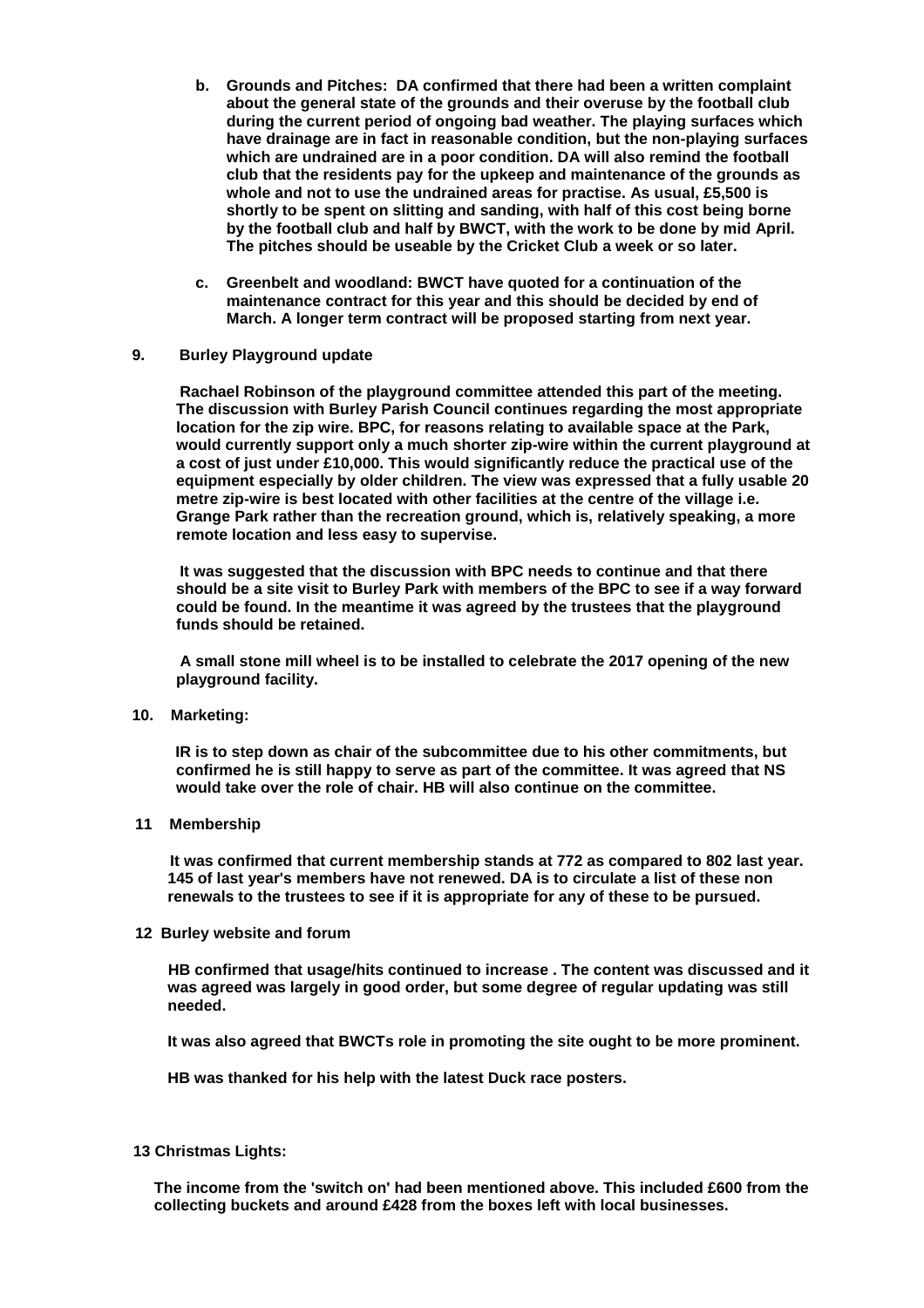**The coop had promised further funding for the 2018 lights. BPC has included a budget of £1,500 for help with this years funding, for which thanks were recorded.**

**14. The Duck race**

**The 2018 event is to take place on Sunday 10 June. 3500 ducks are to race this year (500) more than in previous years. BWCT will deal with the sale of 1500 of these with the other 2000 allocated to the scouts and guides.**

**DA to contact the police for assistance, in relation to crossing the A65 before the event.**

**15. The Round House**

**No significant work had has yet been carried out on the exterior (BPC responsibility) or internally (BWCT responsibility) - apart from the installation of a new heater.**

**It was suggested that photos of the areas most in need of attention were taken to BPC with a view to agreeing the commencement of a repair program.**

**A letter had been received concerning the poor state of the garden area around the Roundhouse which had also not yet been progressed.**

 **16. Pudding Tree Garden/Jubilee Garden** 

**Apart from some tidying and cleaning work it was indicated that both areas were looking to be in good order.**

 **17. Bowling Club/Walkers are Welcome: funding results.**

 **The Bowling Club were making steady progress in restoring the playing surface.**

 **Walkers are Welcome were to install the new kissing gate the following day.**

 **18. COOP card funding: Scouts and Duck race tickets**

**The Coop funding lasts until October 2018 and BWCT had been invited to reapply. The scouts had been allocated an increased number of Duck race tickets to assist in their fund raising.**

 **19. Fountain of Life**

 **Nothing to report other than the repeat of a need for a 'Spring clean'.**

 **20. Corn Mill pond**

 **Nothing to report, other than that the hedge has been cut.**

**21. BWCT: ideas for 2018 and assistance to other village organisations.**

**ST suggested support for a new netball club in the village and it was agreed that the idea should be taken forward.**

**See also immediately below.**

**22. Youth provision: Progress**

**The idea of supporting a regular Junior Park Run around Burley was discussed and agreed, subject to an appropriate route being identified. This would encourage youth engagement and also offer volunteering opportunities for older children and adults. It may be important in terms of timings to avoid Sunday mornings when the football club are active.**